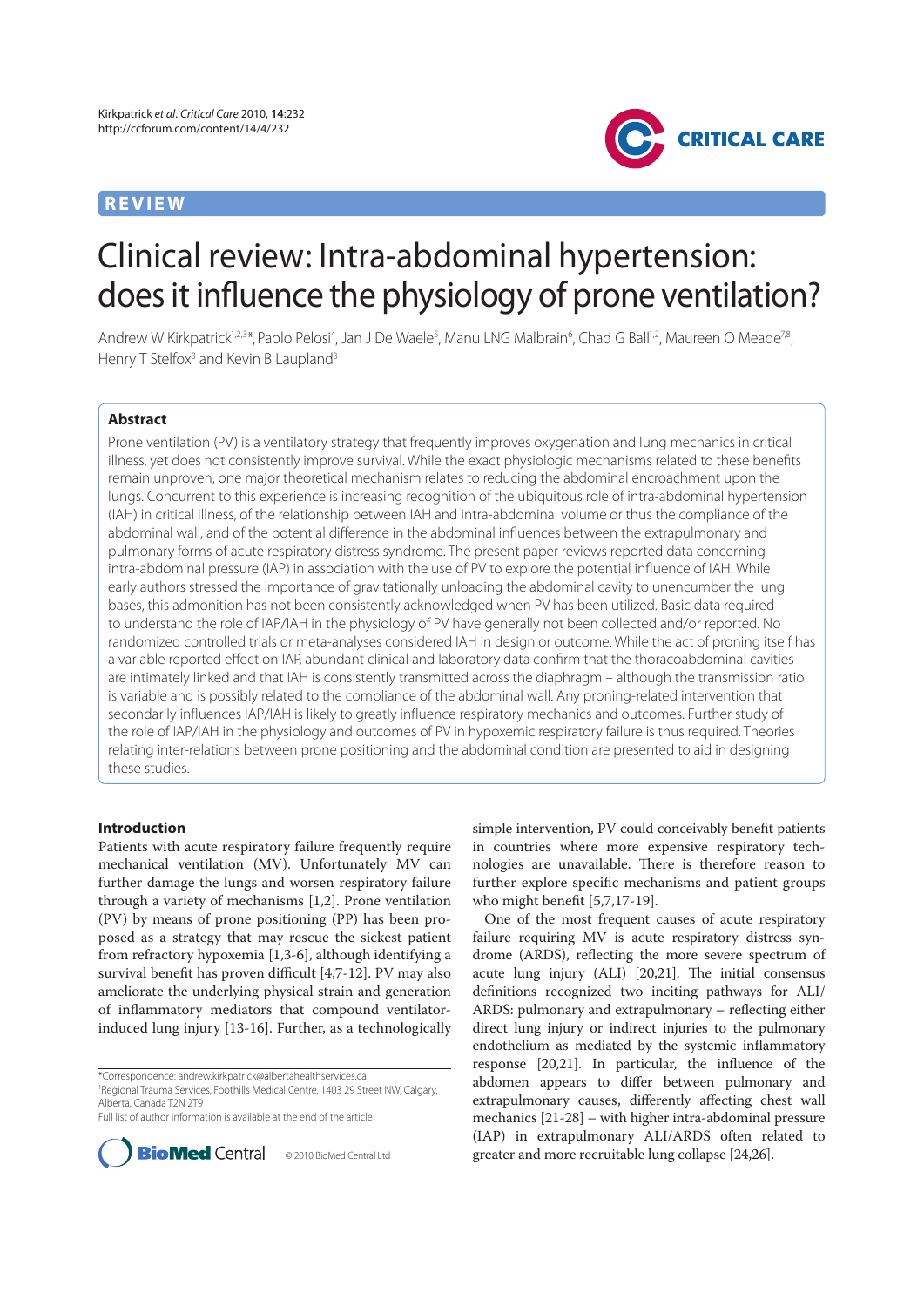The World Society of the Abdominal Compartment Syndrome defines intra-abdominal hypertension (IAH) as sustained IAP ≥12 mmHg, and defines the abdominal compartment syndrome (ACS) as IAP >20 mmHg with new organ failure [29]. IAH is a condition that can complicate virtually any critical condition, greatly influences the respiratory system and associates with adverse clinical outcomes [30]. Obesity and high body mass index (BMI) are inter-related characteristics associated with IAH that also impair respiratory mechanics [30,31]. Although the study of PV was initiated in 1974 after Bryan suggested the technique as a means of alleviating intrusion of the abdominal contents upon the thoracic volume [32], the role of the abdomen in general, and of IAH in particular, has been largely ignored in subsequent studies. Many pioneers of PV considered it critical to unload or suspend the abdominal cavity while proning. In 1977 Douglas and colleagues predicted that protuberant abdomens which were not suspended adequately would 'have little or no improvement or may even have a deterioration in Pa $O_2$  when turned prone' [33]. We therefore reviewed both the reported experiences and possible influence of the abdominal status in PV research.

## **Materials and methods**

The MEDLINE, EMBASE, BioMed Central, CINAHL, and Cochrane databases were searched for original research concerning PV, IAP, IAH, and ACS. Bibliographies of all retrieved articles were reviewed to identify additional literature. One reviewer abstracted data from each study related to study type (animal versus clinical), study design (randomized trial, other controlled clinical, or physiologic study), population (setting, numbers), whether body weight was specifically positioned over the chest and pelvic bones (thoracopelvic support) and/or whether the abdomen was freely suspended to permit free abdominal movements independent of the bed (suspension), as well as baseline physiologic characteristics.

## **Results**

## **Data relating prone ventilation and intra-abdominal pressure**

#### *Animal studies*

Only two porcine studies measured IAP during PV; one with normal lungs [34], the other with an oleic-acid lunginjury model [35] (Table 1). Mure and colleagues used an inflatable balloon to distend the abdomen with normal lungs in either supine positioning or PP. They observed greater improvement in gas exchange after PP in the presence of abdominal distension than without [34]. Conversely, Colmenero-Ruiz and colleagues reported no differential effect on the oxygenation with proning when the abdomen was freely suspended in their normal lung model without IAH [35]. There are no reported animal data concerning injured lungs in the setting of abdominal distension or IAH.

#### *Human studies*

#### *E*f *ect of proning on intra-abdominal pressure in humans*

Eight studies measured IAP during PV in critically ill patients, and another study concerned obese patients during elective surgery (Table 2). Two studies unloaded the abdomen  $[36,37]$  while five did not  $[38-42]$ , and one study did not report on abdominal unloading [43]. Finally, one study randomized abdominal suspension [44].

Several authors reported that the PP raises IAP in certain situations [38-40]. Michelet and colleagues found that while gas exchange increased with either method, IAP significantly increased on the conventional mattresses from normal to grade II IAH [40]. Although not presented numerically, graphical analysis suggests that IAP increased from approximately 7 to 15 mmHg on a conventional mattress and from 8 to 12 mmHg on an aircushioned mattress during PP [40]. None of these patients had IAH prior to proning and all had pulmonary ALI/ARDS. Hering and colleagues reported two studies in which mixed pulmonary and extrapulmonary ALI patients who were proned on air-cushioned beds without suspension had mean IAP rises on average from 10 to 11 mmHg up to 13 to 14 mmHg [38,39]. Kiefer and colleagues studied 25 patients (BMI and suspension not reported) requiring MV, and found that the mean IAP was not significantly affected by proning [43]. Pelosi and colleagues measured IAP in 10 patients with ALI before and after PP with abdominal suspension, and noted that the mean IAP rose nonsignificantly from 11.4 to 14.8 mmHg [36].

Chiumello and colleagues conducted the only randomized trial comparing abdominal suspension versus no suspension during PV. They studied 11 patients with mixed pulmonary and extrapulmonary ARDS [44]. They found an improvement in respiratory function with PV and an increase in IAP when turned to prone regardless of suspension or not [44]. Most recently, in 10 patients with pulmonary ARDS and initial IAP constituting grade II IAH (14.5 mmHg), Fletcher reported a small but statistically significant fall after proning [42].

## *Reported consequences of prone positioning induced intraabdominal pressure changes in humans*

Despite reports of statistically significant changes in IAP, consistent clinical effects have not been seen with these modest IAP changes [45]. Michelet and colleagues examined a number of parameters after proning [40]. They studied the disappearance rate of indocyanine green as a surrogate for splanchnic perfusion. While extravascular lung water and intrathoracic blood volume were unmodified, the disappearance rate of indocyanine green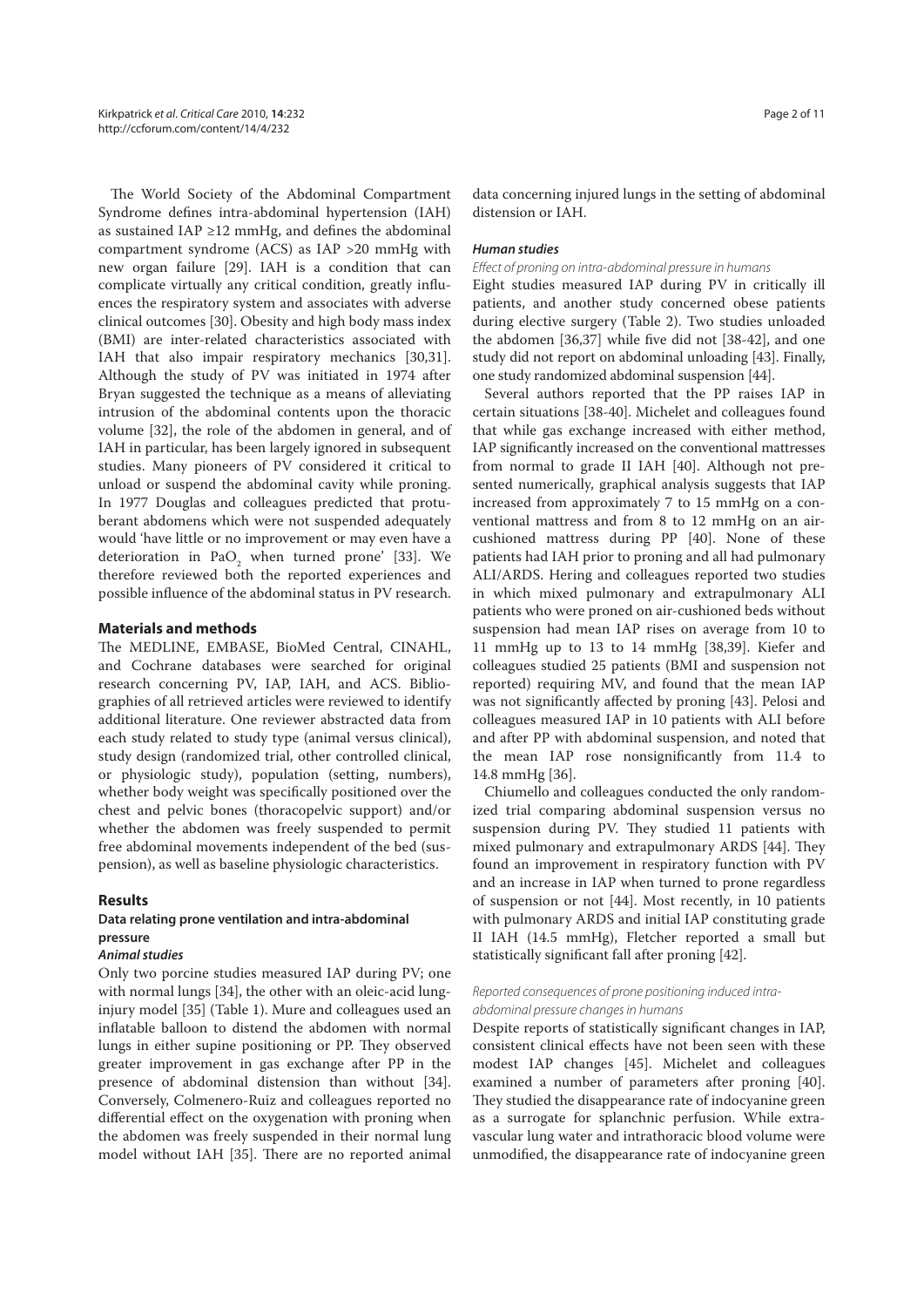| Study                                 | <b>Animals</b> | <b>Intervention</b>   | Abdomen<br>unloading? | Mean supine<br><b>IAP</b><br>(mmHq) | Mean prone<br><b>IAP</b><br>(mmHq) | Comments                                             |
|---------------------------------------|----------------|-----------------------|-----------------------|-------------------------------------|------------------------------------|------------------------------------------------------|
| Mure and<br>colleagues [34]           | 8 pigs         | Intra-abdominal       | No                    | 7 (no distension)                   | 8 (no distension)                  | Gas exchange most improved when<br>abdomen distended |
|                                       |                | Balloon inflation     |                       | 24 (distension)                     | 18 (distension)                    |                                                      |
| Colmenero-Ruiz and<br>colleagues [35] | 20 pigs        | Oleic acid<br>induced | Randomized            | 3.7 (no suspension)                 | 6.5 (no suspension)                | No gas exchange benefits from<br>suspension          |
|                                       |                | Acute lung injury     |                       | 3.4 (suspension)                    | 7.2 (suspension)                   |                                                      |

IAP, intra-abdominal pressure.

#### **Table 2. Prone ventilation in relation to intra-abdominal pressure and obesity**

**Table 1. Intra-abdominal pressure f ndings in prone ventilation studies involving animals**

|                                              |                 | Abdominal<br>unloading | <b>BMI</b><br>(mean) | Intra-abdominal pressure     |                          |                            |                      |                                                          |
|----------------------------------------------|-----------------|------------------------|----------------------|------------------------------|--------------------------|----------------------------|----------------------|----------------------------------------------------------|
| Study                                        | <b>Patients</b> |                        |                      | Zero.<br>prime <sup>a</sup>  | Mean<br>supine<br>(mmHq) | Mean<br>prone<br>(mmHq)    | <b>ARDS</b><br>typeb | <b>Comments or</b><br>major conclusions                  |
| Pelosi and<br>colleagues [37]                | 10 <sup>c</sup> | Yes                    | 34.6                 | <b>NA</b>                    | <b>NR</b>                | <b>NR</b>                  | <b>NA</b>            | FRC increased 1 l, lung<br>compliance increased 18 cmH,O |
| Pelosi and<br>colleagues [36]                | 10 <sup>d</sup> | Yes                    | <b>NR</b>            | Symph.,<br>100 ml            | 11.4                     | 14.8 $(P = NS)$            | 12% EP               | Decreased chest wall<br>compliance. Oxygenation better   |
| Hering and<br>colleagues [38]                | 16              | <b>No</b>              | <b>NR</b>            | Symph.,<br>250 ml            | 12                       | 15 ( $P < 0.05$ )          | 21% EP               | Renal function not impaired                              |
| Kiefer and<br>colleagues [43]                | 25              | Not described          | <b>NR</b>            | NR <sup>e</sup><br><b>NA</b> | 10                       | 11 ( $P = NS$ )            | <b>NR</b>            | Gastric tonometry decrements<br>common                   |
| Hering and<br>colleagues [39]                | 12              | No                     | 26                   | Symph.,<br>250 ml            | 10                       | 13 ( $P < 0.05$ )          | 34% EP               | Splanchnic perfusion OK                                  |
| Matejovic and<br>colleagues [41]             | 11              | <b>No</b>              | <b>NR</b>            | Axillary,<br>50 ml           | 10                       | 11 ( $P = NS$ )            | 18% EP               | Splanchnic perfusion OK                                  |
| Michelet and<br>colleagues [40] <sup>f</sup> | 20              | No                     | <b>NR</b>            | Symph.,<br>$100 \mathrm{m}$  | Approx. 6<br>(foam)      | Approx. 12.5<br>(P < 0.01) | 10% EP               | No BMI or IAP data reported                              |
|                                              |                 |                        |                      |                              | Approx. 8<br>(air)       | Approx. 11<br>(P < 0.05)   |                      |                                                          |
| Chiumello and<br>colleagues [44]             | 11              | Random                 | 23.1                 | Symph.,<br>100 ml            | 12<br>14.5 (not)         | 14.5 (suspended)           | 27% EP               | Suspension not required                                  |
| Fletcher [42]                                | 10 <sup>°</sup> | No                     | <b>NR</b>            | Axillary,                    | 14.5                     | 8.4 to 11.49               | 100% DP              | Proning does not increase IAP                            |
|                                              |                 |                        |                      | 50 ml                        |                          | $(P = 0.0002)$             |                      |                                                          |

ARDS, acute respiratory distress syndrome; axillary, mid-axillary line; BMI, body mass index; DP, direct pulmonary; EP, extrapulmonary; FRC, forced residual capacity; IAP, intra-abdominal pressure; NA, not applicable; NR, not reported; symph,, pubic symphysis. <sup>a</sup>Zero, reference point for IAP measurement; prime, priming volume for IAP measurement if intermittent bladder pressure measurement used. <sup>b</sup>Acute respiratory distress syndrome with best classification from reported data. No IAP measurements. <sup>d</sup>Sixteen patients were in the main study but only 10 had IAP measured. <sup>e</sup>No numerical IAP data reported only graphical results presented in this comparison of air-cushioned mattresses versus foam mattresses. 'Gastric pressure measurements. Time series regression analysis of hourly IAP measurements.

was significantly different after proning on the conventional mattress; however, changes in the disappearance rate of indocyanine green were not correlated with IAP changes [40]. Similarly, Kiefer and colleagues found that MV in PP may be associated with increased gastricmucosal gradients of the partial pressure of carbon dioxide. Although there were major inter-individual variations, the mucosal pH gradient also increased in nine out of 11 patients in whom IAP increased [43]. Hering and colleagues found that while the renal fraction of cardiac output decreased and renal vascular resistance increased, there were no other important physiological changes and no differences in hepatic function or gastric mucosal carbon dioxide tension compared with the supine position [39].

As an aggregate, none of these studies involved a population with severe IAH, and only two studies (25%) reported BMI data. Not considering the effect of IAP as a potential consequence of PV needs to be interpreted in light of the fact that IAP changes of as little as 3 mmHg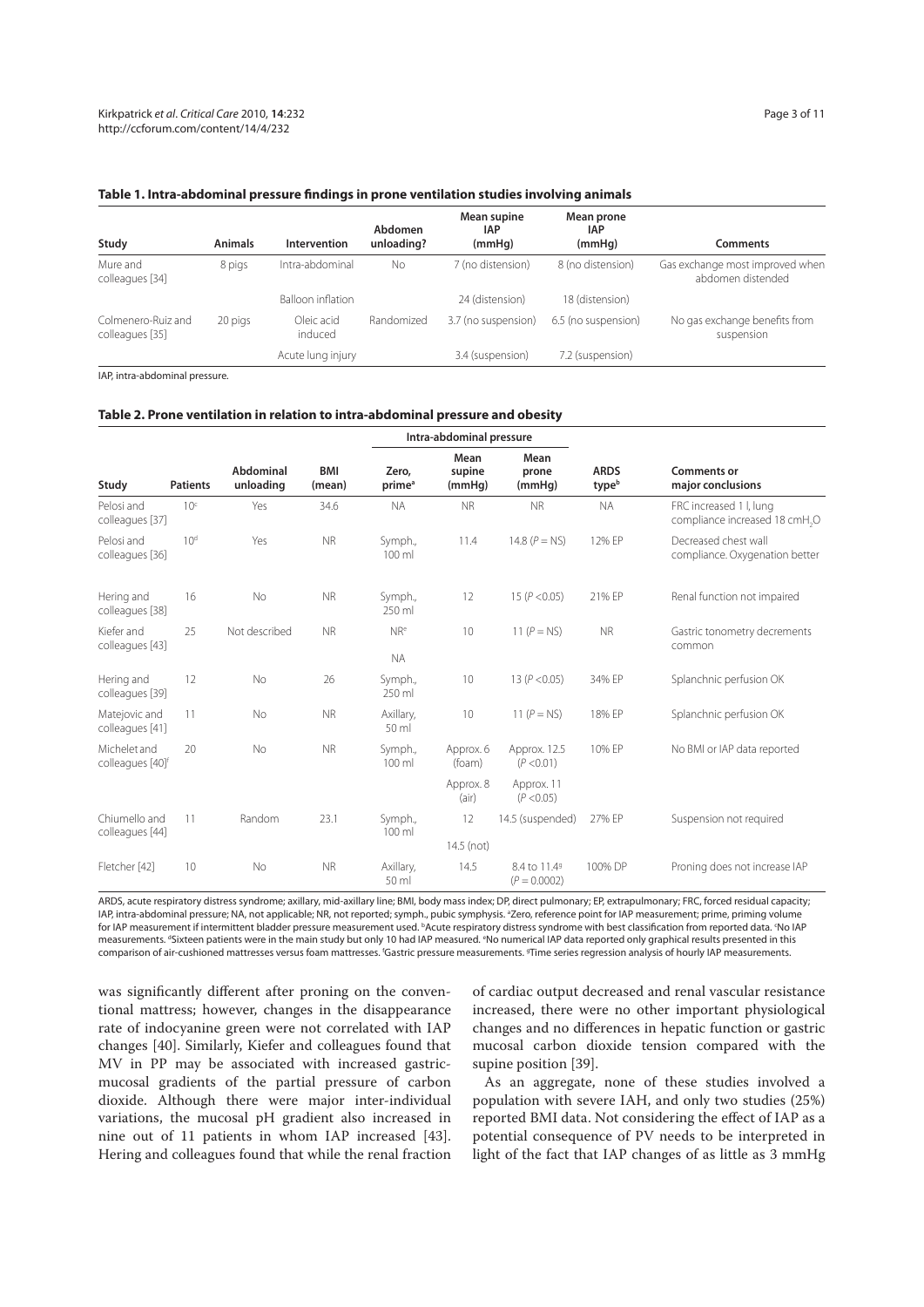| Study                                                               | Pulmonary vs.<br>extrapulmonary ARDS/ALI | <b>IAP</b> | <b>BMI</b>        | Free abdominal suspension? |  |  |  |
|---------------------------------------------------------------------|------------------------------------------|------------|-------------------|----------------------------|--|--|--|
| Randomized controlled studies of ALI/ARDS/acute respiratory failure |                                          |            |                   |                            |  |  |  |
| Gattinoni and colleagues [4]                                        | 76% DP                                   | <b>NR</b>  | <b>NR</b>         | <b>NR</b>                  |  |  |  |
| Guerin and colleagues [9]                                           | Partially reported                       | <b>NR</b>  | <b>NR</b>         | <b>NR</b>                  |  |  |  |
| Curley and colleagues [48] <sup>a</sup>                             | 84% DP                                   | <b>NR</b>  | <b>NR</b>         | Suspended                  |  |  |  |
| Papazian and colleagues [13]                                        | 79% DP                                   | <b>NR</b>  | <b>NR</b>         | No suspension              |  |  |  |
| Voggenreiter and colleagues [49]                                    | <b>NR</b>                                | <b>NR</b>  | <b>NR</b>         | <b>NR</b>                  |  |  |  |
| Mancebo and colleagues [10]                                         | 62% DP                                   | <b>NR</b>  | <b>NR</b>         | <b>NR</b>                  |  |  |  |
| Chan and colleagues [14]                                            | 100% DP                                  | <b>NR</b>  | <b>NR</b>         | No suspension              |  |  |  |
| Demory and colleagues [51] <sup>b</sup>                             | 91% DP                                   | <b>NR</b>  | <b>NR</b>         | No suspension              |  |  |  |
| Fernandez and colleagues [11]                                       | 65% DP                                   | <b>NR</b>  | NR <sup>c</sup>   | <b>NR</b>                  |  |  |  |
| Taccone and colleagues [12]                                         | $>65\%$ DP <sup>d</sup>                  | <b>NR</b>  | 25.3 <sup>e</sup> | No suspension <sup>f</sup> |  |  |  |
| Other randomized controlled studies of prone ventilation            |                                          |            |                   |                            |  |  |  |
| Beuret and colleagues [50] <sup>9</sup>                             | <b>NA</b>                                | <b>NC</b>  | NC.               | No suspension              |  |  |  |
| Meta-analyses                                                       |                                          |            |                   |                            |  |  |  |
| Alsaghir and Martin [7]                                             | <b>NC</b>                                | <b>NC</b>  | NC                | <b>NC</b>                  |  |  |  |
| Tiruvoipati and colleagues [8]                                      | Partially <sup>h</sup>                   | <b>NC</b>  | NC                | <b>NC</b>                  |  |  |  |
| Sud and colleagues [18]                                             | <b>NC</b>                                | <b>NC</b>  | <b>NC</b>         | <b>NC</b>                  |  |  |  |
| Abroug and colleagues [19]                                          | <b>NR</b>                                | <b>NC</b>  | <b>NC</b>         | <b>NC</b>                  |  |  |  |
| Kopterides and colleagues [17]                                      | <b>NC</b>                                | <b>NC</b>  | <b>NC</b>         | <b>NC</b>                  |  |  |  |
| Sud and colleagues [52]                                             | <b>NC</b>                                | <b>NC</b>  | <b>NC</b>         | <b>NC</b>                  |  |  |  |

### **Table 3. Consideration of relevant intra-abdominal conditions in randomized trials and meta-analyses concerning prone position ventilation**

ALI, acute lung injury; ARDS, acute respiratory distress syndrome; BMI, body mass index; DP, direct pulmonary; IAP, intra-abdominal pressure; NA, not applicable; NC, not considered; NR, not reported. <sup>a</sup>Pediatric study. <sup>b</sup>Three arms examining combinations of conventional, prone, and high-frequency oscillatory techniques. <sup>q</sup>deal body weight only reported. dSixty-five percent direct pulmonary, 6.5% sepsis and trauma, 23% other. eMean population BMI, but not controlled for. 'Eighty percent not possible to suspend, 20% not reported. <sup>g</sup>Evaluated prone ventilation in setting of coma. "Examines reporting of the most frequent cause of respiratory failure.

after proning were associated with increased gastric mucosal–arterial gradients of partial pressure of carbon dioxide [43]. Further, the effects of even modest IAH in critical illness may be subtle in the setting of multiple organ failure [46], and pressures as low as 10 mmHg may have significant end organ effects [47].

### **Abdominal considerations in randomized studies of prone ventilation for ALI/ARDS**

The first large randomized controlled trial (RCT) of prone ventilation for ALI/ARDS was reported by Gattinoni and colleagues in 2001 [4]. This trial was followed by nine others in rapid succession, with the largest completed in 2009 [9-14,45,48,49], in addition to studies examining PV with concurrent additional therapies or related respiratory techniques [9,50,51] (Table 3). Six meta-analyses were subsequently published [7,8,17-19,52]. Nine out of 10 RCTs studying ALI/ARDS distinguished or provided descriptions to allow classification into pulmonary and extrapulmonary groups, although only one meta-analysis considered this factor (Table 3). No study considered IAP or BMI in the design. In terms of the proning technique,

one RCT reported free suspension, four trials reported specifically not, and five trials did not discuss suspension. No meta-analysis considered abdominal suspension.

## **Discussion**

Small studies in selected patients without IAH have demonstrated modest elevations in IAP without marked physiologic effects after proning. Despite the increasing recognition of the importance of thoracoabdominal interactions, no animal or clinical study has specifically addressed these interactions in a population with either IAH or obesity. The evidence as to whether proning itself induces important changes in IAP therefore remains inconsistent and is unhelpful to guide clinical practice.

The use of PV in ALI/ARDS appears to be decreasing, presumably due to the inability of RCTs to demonstrate a survival advantage using a technique that requires great logistical input and has significant side effects [19,52,53]. Although a number of methodological reasons have been previously discussed [19], we suggest an additional factor to be considered when interpreting previous clinical and physiological studies on PV: the role of the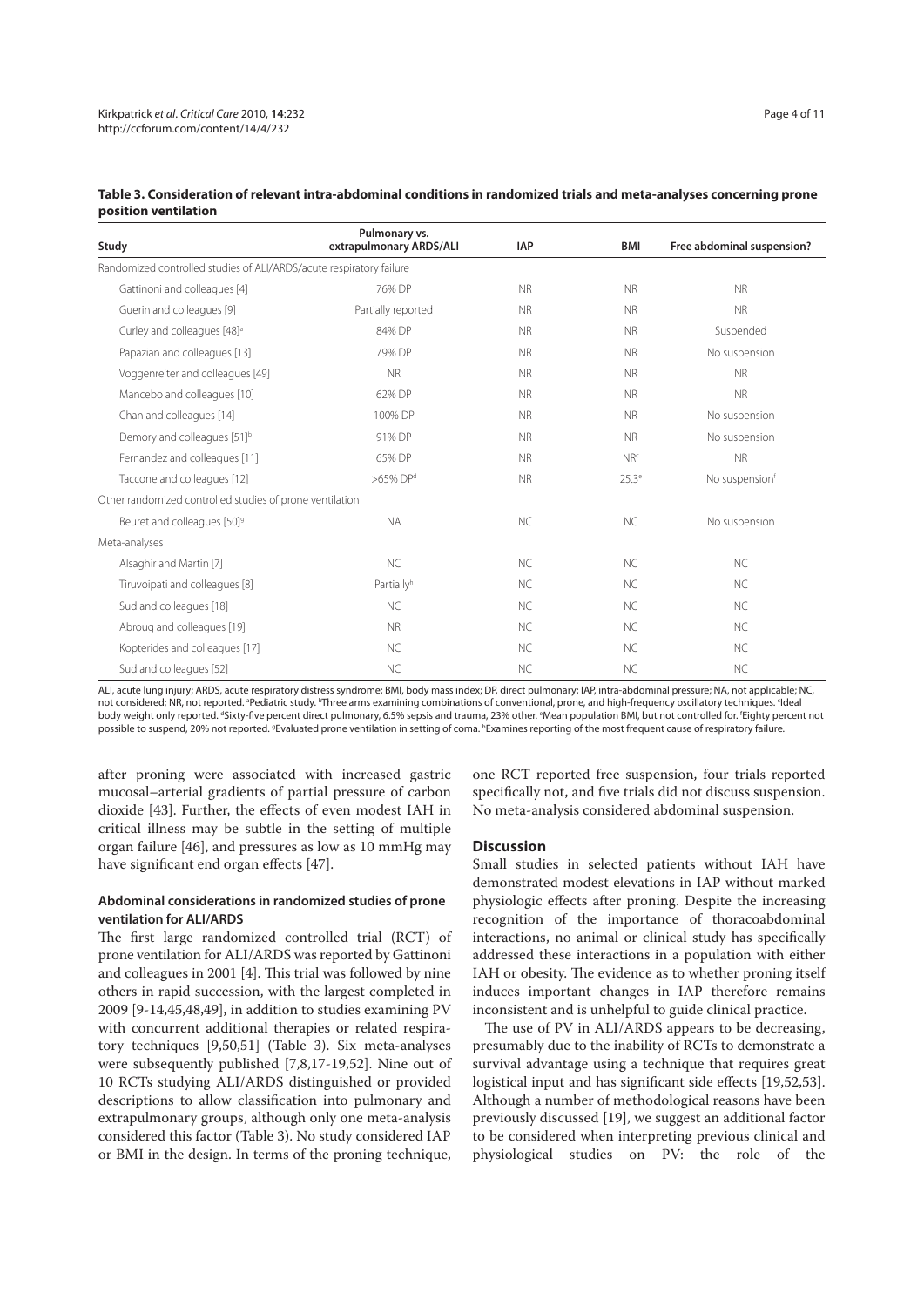thoraco abdominal cavity as a complete entity, and the lack of appreciation for the relationship between IAP and intra-abdominal volume (IAV) reflecting abdominal compliance (Cab).

#### **Physiology of prone ventilation**

Achieving improved gas exchange through proning has been variably attributed to improvements in gradients of transpulmonary pressures from chest wall mechanics, in homogeneity of lung inflation, in recruitment of the dorsal lung relative to ventral derecruitment, in increases of end-expiratory lung volumes, in redirection of the compressive forces of the heart weight, in better secretion clearance, or in interactions of all the above [16,18,33, 36,37,44,50,54]. No matter what the exact mechanism is, however, the presence of atelectasis and lung recruitability is the simplest reason for the PV value [55].

## **Pulmonary versus extrapulmonary ALI/ARDS and the abdomen**

Extrapulmonary and pulmonary subtypes of ALI/ARDS have been reported to differ greatly in their respiratory mechanics, in their response to positive end-expiratory pressure (PEEP), in lung recruitment, and in prone positioning [21,24-26]. Gattinoni and colleagues demonstrated significant IAP differences with either pulmonary or extrapulmonary ALI/ARDS – with mean values of 8.5 mmHg versus 22 mmHg, respectively – and changes in chest wall elastance [24]. Extrapulmonary ALI/ARDS from conditions frequently associated with IAH, such as intra-abdominal sepsis or trauma, were thus considered cases that would most benefit from PV. Protti and colleagues discussed prone responders using a wet sponge model in which the greater the lung weight, the greater the collapse and the greater the recruitment potential [3]. Heavier lungs were associated with decreases in carbon dioxide that were associated with increased recruitability [3]. Since the juxtadiaphragmaticdependent regions frequently compressed in ALI/ARDS appeared less amenable to recruitment using higher PEEP, which may simply overdistend aerated nondependent lung regions  $[56,57]$ , PV offers a potential recruitment technique that focuses on the most gravitationally at-risk lung regions.

Animal models have clearly illustrated differing pathology between extrapulmonary and intrapulmonary ALI/ARDS [27,58,59], as well as generally greater responsiveness to recruitment maneuvers in extrapulmonary ALI/ARDS [26,28]. The critically ill human is much more complex, however, and investigators have not consistently confirmed greater lung recruitability within these subgroups of the ALI/ARDS population, or even to consistently subtype accurately [60,61]. Missing data continue to be the chest wall mechanics, abdominal

status, and IAP [60]. We question whether the difficulty in accurately categorizing ALI/ARDS into two subgroups in order to predict prone responsiveness is necessary, and whether simply considering the abdominal status with easily measured parameters such as IAP might guide the clinician better. This is congruous with the opinion of Talmor and colleagues, who recently noted markedly improved respiratory parameters in ALI/ARDS patients with PEEP selected based on esophageal pressures [62]. They suggested that disappointing results utilizing algorithmic PEEP adjustments may relate to the lack of recognition of elevated pleural or IAP [62]. We therefore question whether the etiology of ALI/ARDS is critical or whether, instead, the relative changes in lung and chest wall mechanics including IAP should be the focus for future subtyping of ALI/ARDS. In reference to PV, however, this hypothesis has not been tested to date, as no prospective RCTs evaluating PV have considered measuring, reporting, or stratifying by either IAP or BMI.

#### **Abdominal morphology**

Abdominal morphology intuitively plays a central role in a technique involving positioning the critically ill patient upon their abdomen. Treating the abdomen as a limited elastic body [63] illustrates how initial modest volume increases may be accommodated with modest pressure increases, but further increases beyond a pressure– volume curve inflection point will be associated with IAH [45,64] (Figure 1). Initial work supports the contention that the amplitude of IAP oscillation with ventilation may infer the abdominal compliance [64,65]. Essentially, a stiffer abdomen may be indicated by greater fluctuations and higher peaks from physical compression than more compliant abdomens. Cab may thus at least partially explain the variability in abdominothoracic pressure transmission ratios [66,67]. Identifying the degree of stiffness or lack thereof may therefore help identify patients at risk for adverse effects of IAH in general, and from prone abdominal compression in particular.

## **Technique: thoracopelvic supports to suspend the abdomen**

Thoracopelvic supports are any support specifically used to direct the prone patient's body weight upon the chest and pelvic bones, to suspend and thereby unencumber the abdomen. Healthy volunteers who simulated patients had significantly increased contact pressures at the chest and pelvic locations during PP [44] This positioning decreases chest wall movements and reduces thoracoabdominal compliance (increasing stiffness or elastance). We believe that thoracopelvic support are required for at least three reasons in many if not all patients undergoing PV for respiratory reasons: to redistribute ventilatory gasses towards the now dependent ventral and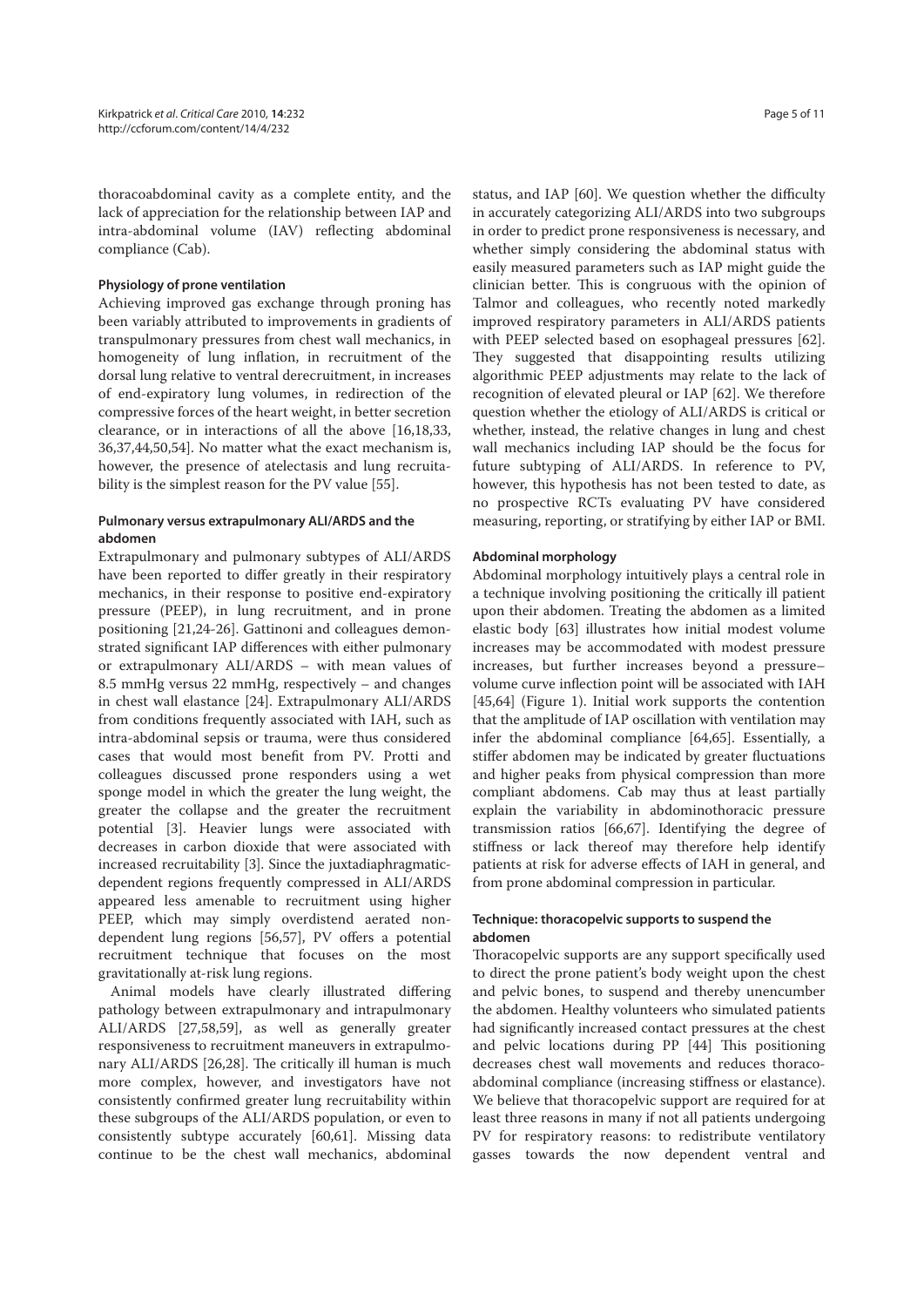

diaphragmatic regions where minimal atelectasis and collapse are present [34,36]; to avoid compressing a noncompliant distended abdomen, especially if IAH is present; and to potentially unload an abdomen off the lungs with sufficient Cab to allow this, as will be explained.

#### **Gravitational abdominal unloading**

Supine positioning compresses the dependent lung bases with collapse and reduces lung volumes in normal patients (Figure 2a), and is worse with obesity or severe IAH [68,69] (Figure 2b). The end-expiratory lung volume may be less than one-half after the induction of anesthesia in obese patients [69], and the degree of atelectasis correlates with body weight [68]. When gravity is removed from supine pigs in parabolic flight, tidal volumes with constant ventilation significantly increase with both normal IAP and IAH, presumably as the abdominal weight is effectively removed [70] (Figure 2c). While treating critically ill patients in weightlessness is impractical, prone ventilation largely accomplishes the same effect.

In certain studies, PV increased the end-expiratory lung volume and the forced residual capacity coincident with increased chest wall elastance when the abdomen was suspended [37,71]. While there has been no study in severe IAH or overt ACS, data describing obese patients – who may be considered a surrogate – do exist. Pelosi and

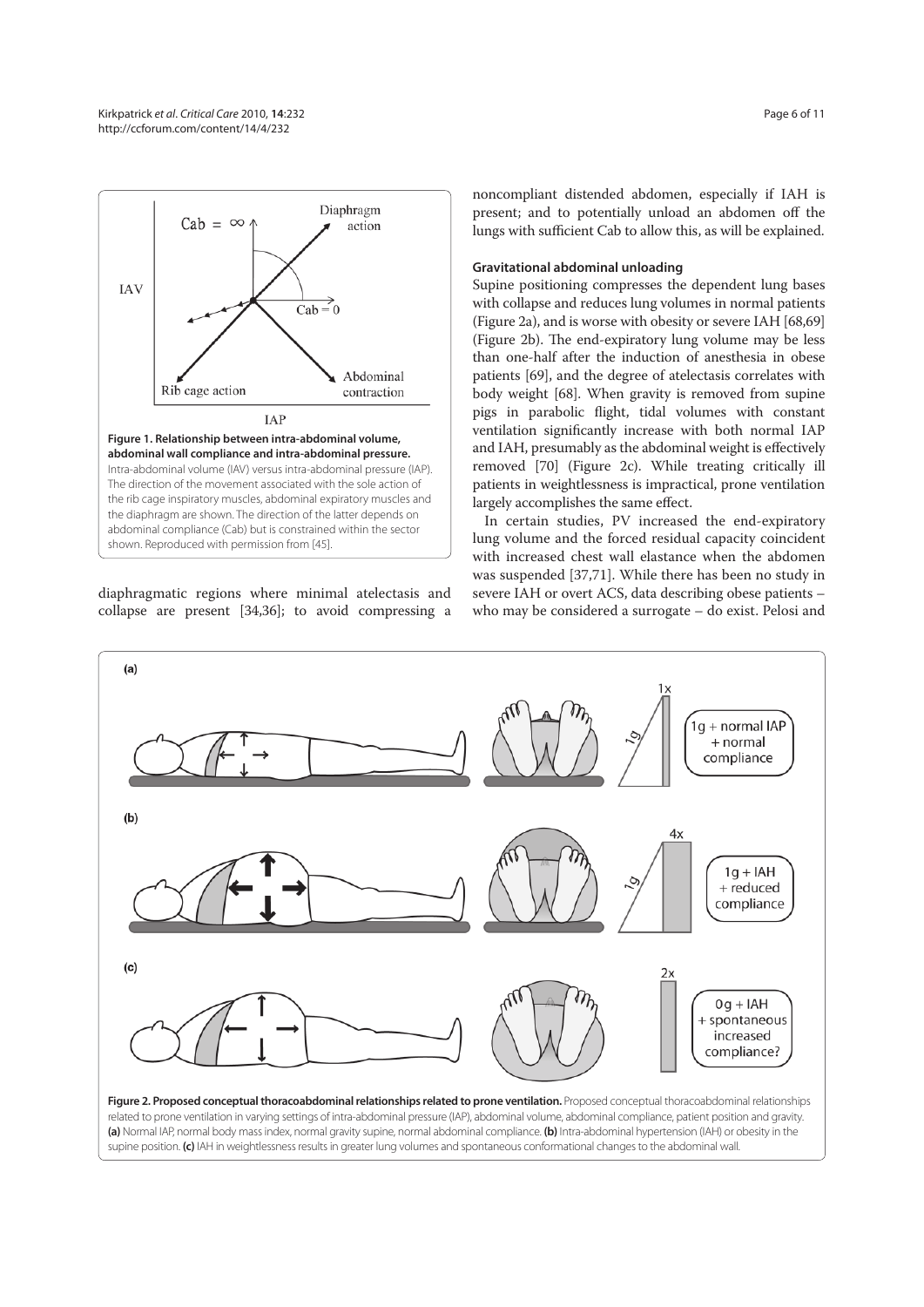

abdominal pressure (IAP) with no abdominal volume and compliance proned. **(b)** Intra-abdominal hypertension (IAH) with increased abdominal volume and decreased abdominal compliance. **(c)** IAH with increased abdominal volume but normal or increased abdominal compliance results in a splashed out abdomen. **(d)** Prone positioning on thoracopelvic supports with normal IAP and normal abdominal volume. **(e)** Prone positioning on thoracopelvic supports with IAH and decreased abdominal compliance so that lung bases are not decompressed. **(f)** Prone positioning on thoracopelvic supports with IAH but normal or increased abdominal compliance so that lung bases are gravitationally decompressed.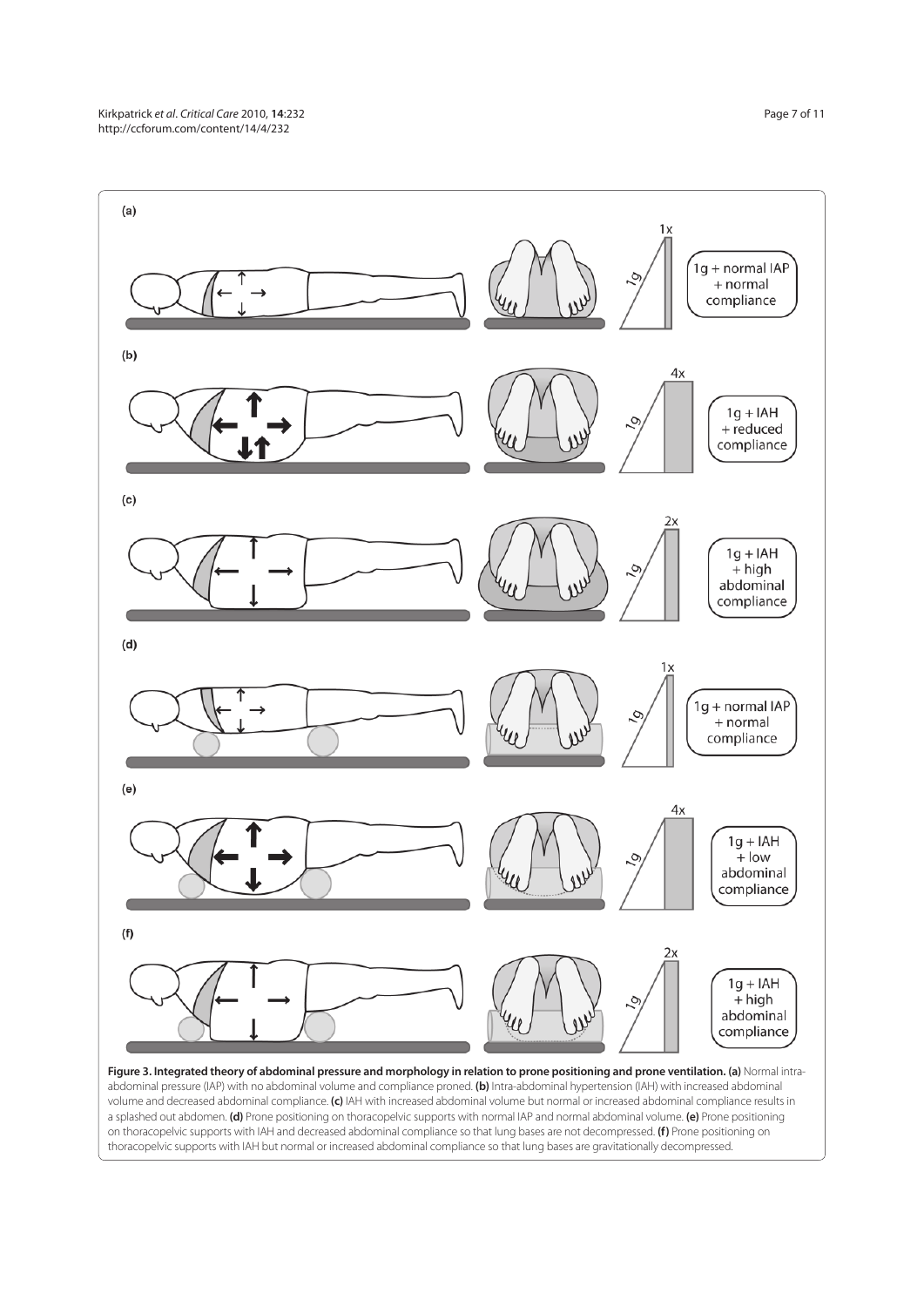#### **Table 4. Recommended parameters to be considered/reported in prone ventilation outcome studies**

Intra-abdominal pressure (IAP) (including measurement technique description, zero reference point, priming volume, IAP minimum, and IAP maximum) Body mass index Extravascular lung water index Fluid balance Body anthropomorphic data Presence or absence of ascites Intrathoracic pressure (ideally esophageal pressure and transdiaphragmatic pressure gradient) Chest wall compliance (as a benefit of measuring intrathoracic pressure) Etiology of acute lung injury/acute respiratory distress syndrome Duration of prone ventilation Technique of prone ventilation Use or nonuse of thoracopelvic supports and exact position of supports Total respiratory compliance Lung compliance Lower inflection point Upper inflection point

colleagues investigated patients undergoing surgical procedures in PP and ensuring free abdominal movements and gravitational unloading [36,37,71]. With such attention there were marked increases in the oxygenation and forced residual capacity of patients in PP versus supine positioning (1.9 l versus 2.9 l) with a normal BMI of 23.2 [71], and an increase of 0.89 to 1.98 l in those with an obese BMI of 34.6 [37]. Especially in obese patients, decreased chest wall compliance in PP was offset by increased lung compliance [37]. They hypothesized that increases in forced residual capacity were due to reductions in cephalad diaphragmatic pressures from abdominal visceral unloading or reopening of atelectatic segments [37,71]. While it might be predicted that such lower lung unloading would be associated with a decreased IAP, these measurements were not made and the prediction remains speculation.

Although IAP was not a focus, these studies provide the best guidance regarding proning with IAH, as obesity is well linked to chronic IAH, which compresses the lungs and decreases forced residual capacity [72]. We therefore speculate that, in general, the greater the abdominal distension (larger IAV), the higher the BMI – and that the higher the IAP, the more important it is to ensure that the visceral abdominal mass is subjected to downwards gravitational forces rather than allowing IAV to be compressed up into the thorax, inducing atelectasis and reducing lung volumes.

### **An integrated theory of abdominal pressure and morphology in relation to prone positioning**

We hypothesize that whether IAP increases or decreases in relation to PV may be a function of how tight the abdomen is and whether it is compressed or decompressed by the act of proning. If an abdomen is obese or distended, placing the full body weight face down would intuitively lead to compression of the contents against the rigid dorsal abdominal wall. This compresses the lung bases and induces atelectasis, as seen under general anesthesia – especially after muscle relaxant administration [37]. In the critically ill patient with normal IAP, the abdomen is not compressed when proned even if unsuspended and typically only beneficial physiologic effects of proning are seen (Figure 3a). When the patient has a large abdomen (that is, large IAV) that protrudes beyond the ribcage when standing upright or when supine), then clinicians should consider the risk that the IAP will rise if the abdomen is unsuspended – thus compressing the lung bases (Figure 3b). With a smaller IAV, this compressing effect will be minimal or absent (Figure 3a). In some cases, however, IAP may be acceptable when compliance is high – as might occur with chronic increases in IAV such as pregnancy or gradually accumulated ascites, wherein the abdomen will be splashed out if unsupported (Figure 3c). While formal elasticity was not calculated, Abu-Rafea and colleagues showed that the parity of women undergoing laparoscopy positively correlated with a need for greater volumes of insufflated gas to reach target pressures [73]. Conversely, if the same IAV was contained within a noncompliant abdomen, reflecting many cases of acute IAH, and the contents were compressed by body weight, then IAP would predictably increase greatly.

Acute rises in IAP typical with IAH/ACS will typically be associated with decreased abdominal compliance. To avoid further embarrassing injured lungs in these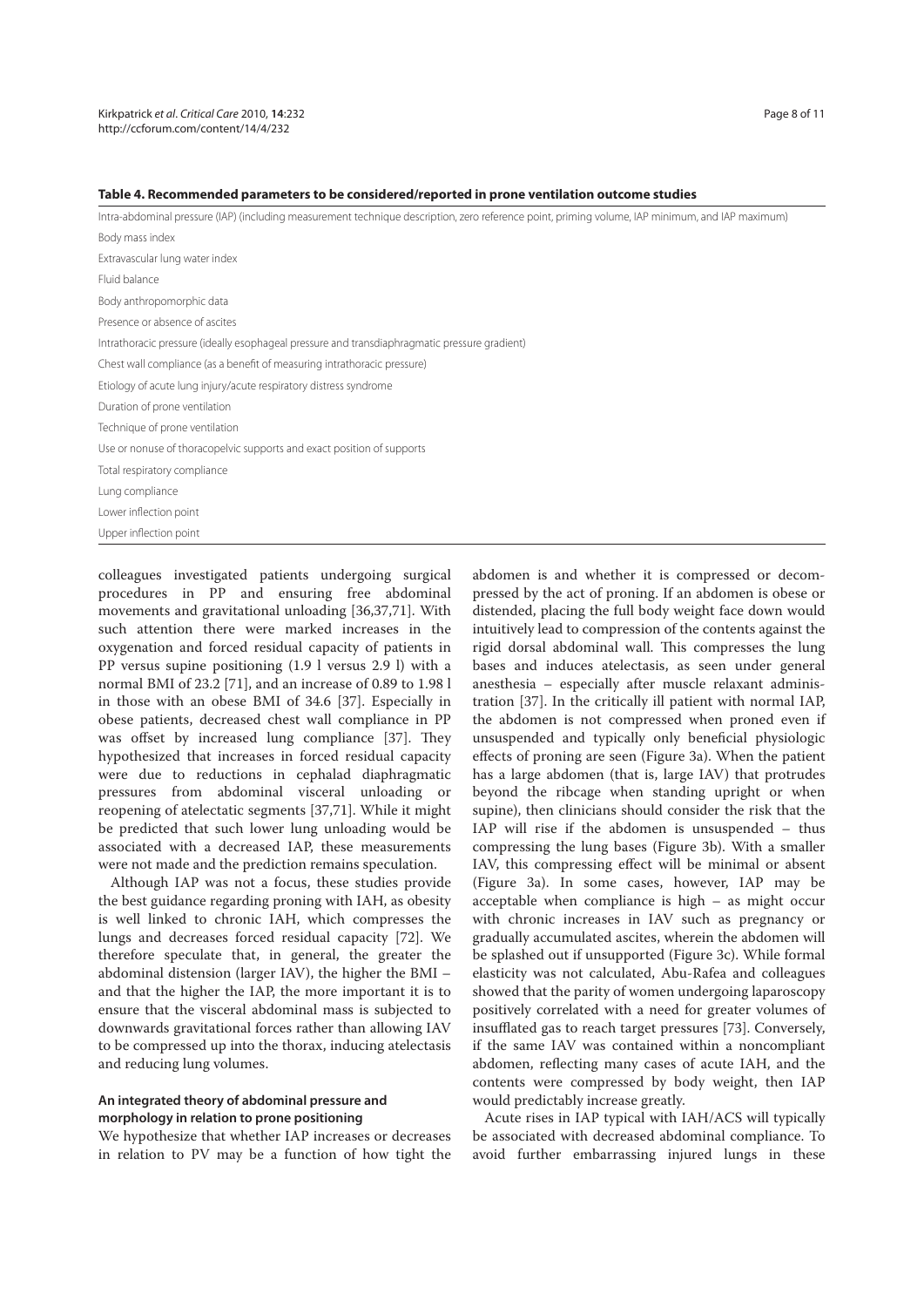patients, therefore, we believe abdominal suspension is required for those patients with acute IAH – to possibly unload the abdomen off the juxtadiaphragmatic lung regions, but to certainly avoid compressing the abdomen and worsening IAH. Whether the former improvements occur with suspension, however, probably depends on the Cab. Akin to Figure 3a, if IAP is normal then proning with or without suspension will not markedly affect the IAP [44] (Figure 3d). Further, in a theoretical patient with very low compliance and moderate IAH, proning will not unload the lung bases even when the abdomen is suspended (Figure 3e). Alternatively, when compliance is high and the abdomen is suspended, the abdominal contents would be decompressed away from the juxtadiaphragmatic lung and additional benefits will be observed (Figure 3f). Whether simple interventions such as percutaneous drainage of intraperitoneal fluid [74] could increase the Cab in cases of acute IAH, and could increase the effects of proning, remains speculative but deserves further study. Investigators attempting to truly understand the merits of PV should thus consider IAP and related parameters (Table 4).

## **Conclusions**

The chest and abdomen are inexorably linked and must be considered as a single unit. Many critical illnesses culminate in abdominal distension that – along with obesity - often induces IAH, with adverse effects throughout the body but particularly in the lungs. Despite the effort devoted to studies of PV, the potentially confounding issues of IAH have been largely neglected. Even the act of PP appears to have the potential to either exacerbate or ameliorate IAH, depending on the technique, yet these details are often lacking in reports. The authors speculate that utilizing a proning technique that unloads the abdomen in ALI/ARDS populations with prominent lung atelectasis complicated/induced by IAH/obesity may be optimal to test the true merits of PV. This hypothesis, however, will need to await confirmation or refutation in a prospective study. Currently, however, clinicians should remain cognizant of the fact that – depending on the mechanics used – proning activities have the potential to induce IAH, which can definitely adversely influence the respiratory outcomes.

#### **Abbreviations**

ACS, abdominal compartment syndrome; ALI, acute lung injury; ARDS, acute respiratory distress syndrome; BMI, body mass index; Cab, abdominal wall compliance; IAH, intra-abdominal hypertension; IAP, intra-abdominal pressure; IAV, intra-abdominal volume; MV, mechanical ventilation; PEEP, positive end-expiratory pressure; PP, prone positioning; PV, prone ventilation; RCT, randomized controlled trial.

#### **Competing interests**

MLNGM has consulted for and has stock ownership with Pulsion Medical Systems, has received patent support from Pulsion Medical Systems, and has also received royalties from Holtech Medical. The remaining authors state that they have no competing interests.

#### **Acknowledgements**

The authors thank Sandy Cochrane, Multimedia Services, University of Calgary, for her artistry, creativity, and practicality in illustration.

#### **Author details**

1 Regional Trauma Services, Foothills Medical Centre, 1403 29 Street NW, Calgary, Alberta, Canada T2N 2T9. <sup>2</sup>Department of Surgery, Calgary Heath Region and Foothills Medical Centre, 1403 29 Street NW, Calgary, Alberta, Canada T2N 2T9. <sup>3</sup>Department of Critical Care Medicine, Calgary Heath Region and Foothills Medical Centre, 1403 29 Street NW, Calgary, Alberta, Canada T2N 2T9. 4 Department of Environment, Health and Safety, University of Insubria, c/o Villa Toeplitz Via G.B. Vico, 46 21100 Varese, Italy. <sup>5</sup>Department of Critical Care Medicine, Ghent University Hospital, De Pintelaan 185, 9000 Gent, Belgium. <sup>6</sup>Intensive Care Unit, Ziekenhuis Netwerk Antwerpen, ZNA Stuivenberg, Lange Beeldekensstraat 267, B-2060 Antwerpen 6, Belgium. 7 Department of Medicine, Room 2C10, McMaster University Medical Centre, 1200 Main Street West, Hamilton, Ontario, Canada L8N 3Z5. <sup>8</sup>Department of Clinical Epidemiology and Biostatistics, Room 2C10, McMaster University Medical Centre, 1200 Main Street West, Hamilton, Ontario, Canada L8N 3Z5.

#### Published: 27 August 2010

#### **References**

- Gattinoni L, Protti A: Ventilation in the prone position: for some but not for all? *CMAJ* 2008, 178:1174-1176.
- 2. Slutsky AS: Lung injury caused by mechanical ventilation. *Chest* 1999, 116(1 Suppl):9S-15S.
- 3. Protti A, Chiumello D, Cressoni M, Carlesso E, Mietto C, Berto V, Lazzerini M, Quintel M, Gattinoni L: Relationship between gas exchange response to prone position and lung recruitability during acute respiratory failure. *Intensive Care Med* 2009, 35:1011-1017.
- 4. Gattinoni L, Tognoni G, Pesenti A, Taccone P, Mascheroni D, Labarta V, Malacrida R, Di Giulio P, Fumagalli R, Pelosi P, Brazzi L, Latini R: Effect of prone positioning on the survival of patients with acute respiratory failure. *N Engl J Med* 2001, 345:568-573.
- Slutsky AS: Improving outcomes in critically ill patients: the seduction of physiology. *JAMA* 2009, 302:2030-2032.
- 6. Slutsky AS: The acute respiratory distress syndrome, mechanical ventilation, and the prone position. *N Engl J Med* 2001, 345:610-612.
- 7. Alsaghir AH, Martin CM: Effect of prone positioning in patients with acute respiratory distress syndrome: a meta-analysis. *Crit Care Med* 2008, 36:603-609.
- Tiruvoipati R, Bangash M, Manktelow B, Peek GJ: Efficacy of prone ventilation in adult patients with acute respiratory failure: a meta-analysis. *J Crit Care*  2008, 23:101-110.
- 9. Guerin C, Gaillard S, Lemasson S, Ayzac L, Girard R, Beuret P, Palmier B, Le QV, Sirodot M, Rosselli S, Cadiergue V, Sainty JM, Barbe P, Combourieu E, Debatty D, Rouffineau J, Ezingeard E, Millet O, Guelon D, Rodriguez L, Martin O, Renault A, Sibille JP, Kaidomar M: Effects of systematic prone positioning in hypoxemic acute respiratory failure: a randomized controlled trial. *JAMA*  2004, 292:2379-2387.
- 10. Mancebo J, Fernandez R, Blanch L, Rialp G, Gordo F, Ferrer M, Rodriguez F, Garro P, Ricart P, Vallverdu I, Gich I, Castano J, Saura P, Dominguez G, Bonet A, Albert RK: A multicenter trial of prolonged prone ventilation in severe acute respiratory distress syndrome. *Am J Respir Crit Care Med* 2006, 173:1233-1239.
- 11. Fernandez R, Trenchs X, Klamburg J, Castedo J, Serrano JM, Besso G, Tirapu JP, Santos A, Mas A, Parraga M, Jubert P, Frutos F, Anon JM, Garcia M, Rodriguez F, Yebenes JC, Lopez MJ: Prone positioning in acute respiratory distress syndrome: a multicenter randomized clinical trial. *Intensive Care Med* 2008, 34:1487-1491.
- 12. Taccone P, Pesenti A, Latini R, Polli F, Vagginelli F, Mietto C, Caspani L, Raimondi F, Bordone G, Iapichino G, Mancebo J, Guerin C, Ayzac L, Blanch L, Fumagalli R, Tognoni G, Gattinoni L: Prone positioning in patients with moderate and severe acute respiratory distress syndrome: a randomized controlled trial. *JAMA* 2009, 302:1977-1984.
- 13. Papazian L, Gainnier M, Marin V, Donati S, Arnal JM, Demory D, Roch A, Forel JM, Bongrand P, Bregeon F, Sainty JM: Comparison of prone positioning and high-frequency oscillatory ventilation in patients with acute respiratory distress syndrome. *Crit Care Med* 2005, 33:2162-2171.
- 14. Chan MC, Hsu JY, Liu HH, Lee YL, Pong SC, Chang LY, Kuo BI, Wu CL: Effects of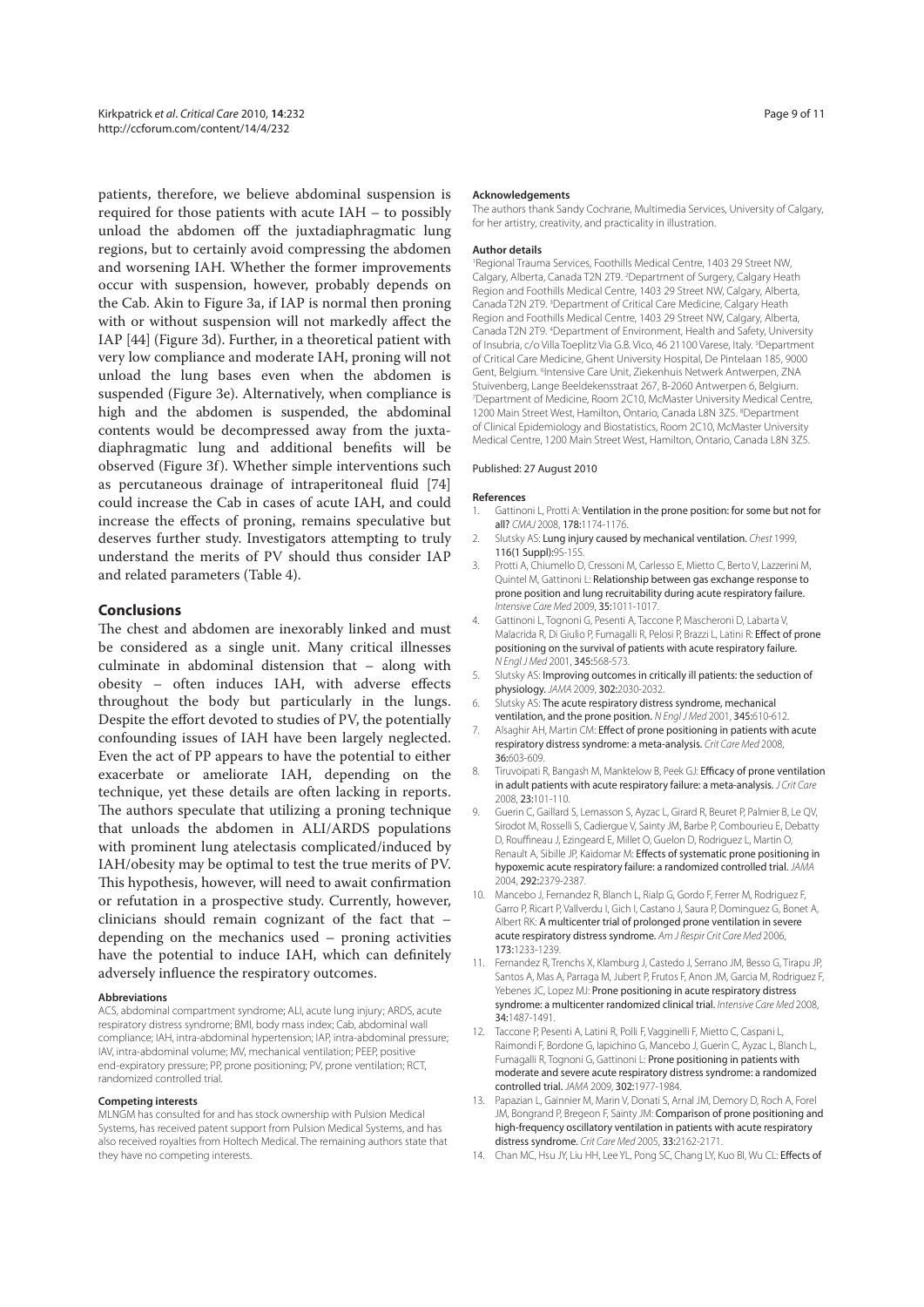prone position on inflammatory markers in patients with ARDS due to community-acquired pneumonia. *J Formos Med Assoc* 2007, 106:708-716.

- Santana MC, Garcia CS, Xisto DG, Nagato LK, Lassance RM, Prota LF, Ornellas FM, Capelozzi VL, Morales MM, Zin WA, Pelosi P, Rocco PR: Prone position prevents regional alveolar hyperinflation and mechanical stress and strain in mild experimental acute lung injury. *Respir Physiol Neurobiol* 2009, 167:181-188.
- 16. Valenza F, Guglielmi M, Maffioletti M, Tedesco C, Maccagni P, Fossali T, Aletti G, Porro GA, Irace M, Carlesso E, Carboni N, Lazzerini M, Gattinoni L: Prone position delays the progression of ventilator-induced lung injury in rats: does lung strain distribution play a role? *Crit Care Med* 2005, 33:361-367.
- 17. Kopterides P, Siempos, II, Armaganidis A: Prone positioning in hypoxemic respiratory failure: meta-analysis of randomized controlled trials. *J Crit Care*  2009, 24:89-100.
- 18. Sud S, Sud M, Friedrich JO, Adhikari NK: Effect of mechanical ventilation in the prone position on clinical outcomes in patients with acute hypoxemic respiratory failure: a systematic review and meta-analysis. *CMAJ* 2008, 178:1153-1161.
- 19. Abroug F, Ouanes-Besbes L, Elatrous S, Brochard L: The effect of prone positioning in acute respiratory distress syndrome or acute lung injury: a meta-analysis. Areas of uncertainty and recommendations for research. *Intensive Care Med* 2008, 34:1002-1011.
- Bernard GR, Artigas A, Brigham KL, Carlet J, Falke K, Hudson L, Lamy M, Legall JR, Morris A, Spragg R: The American–European Consensus Conference on ARDS. Definitions, mechanisms, relevant outcomes, and clinical trial coordination. *Am J Respir Crit Care Med* 1994, 149:818-824.
- 21. Pelosi P, Gattinoni L: Acute respiratory distress syndrome of pulmonary and extra-pulmonary origin: fancy or reality? *Intensive Care Med* 2001, 27:457-460.
- 22. Ranieri VM, Brienza N, Santostasi S, Puntillo F, Mascia L, Vitale N, Giuliani R, Memeo V, Bruno F, Fiore T, Brienza A, Slutsky AS: Impairment of lung and chest wall mechanics in patients with acute respiratory distress syndrome: role of abdominal distension. *Am J Respir Crit Care Med* 1997, 156:1082-1091.
- 23. Pelosi P, Caironi P, Gattinoni L: Pulmonary and extrapulmonary forms of acute respiratory distress syndrome. *Semin Respir Crit Care Med* 2001, 22:259-268.
- 24. Gattinoni L, Pelosi P, Suter PM, Pedoto A, Vercesi P, Lissoni A: Acute respiratory distress syndrome caused by pulmonary and extrapulmonary disease. Different syndromes? *Am J Respir Crit Care Med* 1998, 158:3-11.
- 25. Lim CM, Kim EK, Lee JS, Shim TS, Lee SD, Koh Y, Kim WS, Kim DS, Kim WD: Comparison of the response to the prone position between pulmonary and extrapulmonary acute respiratory distress syndrome. *Intensive Care Med* 2001, 27:477-485.
- 26. Rocco PR, Pelosi P: Pulmonary and extrapulmonary acute respiratory distress syndrome: myth or reality? *Curr Opin Crit Care* 2008, 14:50-55.
- 27. Leite-Junior JH, Garcia CS, Souza-Fernandes AB, Silva PL, Ornellas DS, Larangeira AP, Castro-Faria-Neto HC, Morales MM, Negri EM, Capelozzi VL, Zin WA, Pelosi P, Bozza PT, Rocco PR: Methylprednisolone improves lung mechanics and reduces the inflammatory response in pulmonary but not in extrapulmonary mild acute lung injury in mice. *Crit Care Med* 2008, 36:2621-2628.
- 28. Riva DR, Oliveira MB, Rzezinski AF, Rangel G, Capelozzi VL, Zin WA, Morales MM, Pelosi P, Rocco PR: Recruitment maneuver in pulmonary and extrapulmonary experimental acute lung injury. *Crit Care Med* 2008, 36:1900-1908.
- Malbrain ML, Cheatham ML, Kirkpatrick A, Sugrue M, Parr M, De Waele J, Balogh Z, Leppaniemi A, Olvera C, Ivatury R, D'Amours S, Wendon J, Hillman K, Johansson K, Kolkman K, Wilmer A: Results from the International Conference of Experts on Intra-abdominal Hypertension and Abdominal Compartment Syndrome. I. Def nitions. *Intensive Care Med* 2006, 32:1722-1732.
- 30. Malbrain ML, Chiumello D, Pelosi P, Bihari D, Innes R, Ranieri VM, Del Turco M, Wilmer A, Brienza N, Malcangi V, Cohen J, Japiassu A, Keulenaer BL, Daelemans R, Jacquet L, Laterre PF, Frank G, de Souza P, Cesana B, Gattinoni L: Incidence and prognosis of intraabdominal hypertension in a mixed population of critically ill patients: a multi-center epidemiological study. *Crit Care Med* 2005, 33:315-322.
- 31. Malbrain ML: Is it wise not to think about intraabdominal hypertension in the ICU? *Curr Opin Crit Care* 2004, 10:132-145.
- 32. Bryan AC: Comments of a devils advocate. *Am Rev Respir Dis* 1974, 110:143-144.
- 33. Douglas WW, Rehder K, Beynen FM, Sessler AD, Marsh HM: Improved oxygenation in patients with acute respiratory failure: the prone position. *Am Rev Respir Dis* 1977, 115:559-566.
- 34. Mure M, Glenny RW, Domino KB, Hlastala MP: Pulmonary gas exchange improves in the prone position with abdominal distension. *Am J Respir Crit Care Med* 1998, 157(6 Pt 1):1785-1790.
- 35. Colmenero-Ruiz M, Pola-Gallego de Guzman D, Jimenez-Quintana MM, Fernandez-Mondejar E: Abdomen release in prone position does not improve oxygenation in an experimental model of acute lung injury. *Intensive Care Med* 2001, 27:566-573.
- 36. Pelosi P, Tubiolo D, Mascheroni D, Vicardi P, Crotti S, Valenza F, Gattinoni L: Effects of the prone position on respiratory mechanics and gas exchange during acute lung injury. *Am J Respir Crit Care Med* 1998, 157:387-393.
- 37. Pelosi P, Croci M, Calappi E, Mulazzi D, Cerisara M, Vercesi P, Vicardi P, Gattinoni L: Prone positioning improves pulmonary function in obese patients during general anesthesia. *Anesth Analg* 1996, 83:578-583.
- 38. Hering R, Wrigge H, Vorwerk R, Brensing KA, Schroder S, Zinserling J, Hoeft A, Spiegel TV, Putensen C: The effects of prone positioning on intraabdominal pressure and cardiovascular and renal function in patients with acute lung injury. *Anesth Analg* 2001, 92:1226-1231.
- 39. Hering R, Vorwerk R, Wrigge H, Zinserling J, Schroder S, von Spiegel T, Hoeft A, Putensen C: Prone positioning, systemic hemodynamics, hepatic indocyanine green kinetics, and gastric intramucosal energy balance in patients with acute lung injury. *Intensive Care Med* 2002, 28:53-58.
- 40. Michelet P, Roch A, Gainnier M, Sainty JM, Auffray JP, Papazian L: Influence of support on intra-abdominal pressure, hepatic kinetics of indocyanine green and extravascular lung water during prone positioning in patients with ARDS: a randomized crossover study. *Crit Care* 2005, 9:R251-R257.
- Matejovic M, Rokyta R, Jr, Radermacher P, Krouzecky A, Sramek V, Novak I: Effect of prone position on hepato-splanchnic hemodynamics in acute lung injury. *Intensive Care Med* 2002, 28:1750-1755.
- 42. Fletcher SJ: The effect of prone ventilation on intra-abdominal pressure. *Clin Intensive Care* 2008, 17:109-112.
- 43. Kiefer P, Morin A, Putzke C, Wiedeck H, Georgieff M, Radermacher P: Influence of prone position on gastric mucosal-arterial PCO<sub>2</sub> gradients. *Intensive Care Med* 2001, 27:1227-1230.
- 44. Chiumello D, Cressoni M, Racagni M, Landi L, Li Bassi G, Polli F, Carlesso E, Gattinoni L: Effects of thoraco-pelvic supports during prone position in patients with acute lung injury/acute respiratory distress syndrome: a physiological study. *Crit Care* 2006, 10:R87.
- 45. De Keulenaer BL, De Waele JJ, Powell B, Malbrain ML: What is normal intraabdominal pressure and how is it affected by positioning, body mass and positive end-expiratory pressure? *Intensive Care Med* 2009, 35:969-976.
- Kirkpatrick AW, Balogh Z, Ball CG, Ahmed N, Chun R, McBeth P, Kirby A, Zygun DA: The secondary abdominal compartment syndrome: Iatrogenic or unavoidable? *J Am Coll Surg* 2006, 202:668-679.
- 47. Diebel LN, Dulchavsky SA, Brown WJ: Splanchnic ischemia and bacterial translocation in the abdominal compartment syndrome. *J Trauma* 1997, 43:852-855.
- 48. Curley MA, Hibberd PL, Fineman LD, Wypij D, Shih MC, Thompson JE, Grant MJ, Barr FE, Cvijanovich NZ, Sorce L, Luckett PM, Matthay MA, Arnold JH: Effect of prone positioning on clinical outcomes in children with acute lung injury: a randomized controlled trial. *JAMA* 2005, 294:229-237.
- 49. Voggenreiter G, Aufmkolk M, Stiletto RJ, Baacke MG, Waydhas C, Ose C, Bock E, Gotzen L, Obertacke U, Nast-Kolb D: Prone positioning improves oxygenation in post-traumatic lung injury – a prospective randomized trial. *J Trauma* 2005, 59:333-341.
- 50. Beuret P, Carton MJ, Nourdine K, Kaaki M, Tramoni G, Ducreux JC: Prone position as prevention of lung injury in comatose patients: a prospective, randomized, controlled study. *Intensive Care Med* 2002, 28:564-569.
- Demory D, Michelet P, Arnal JM, Donati S, Forel JM, Gainnier M, Bregeon F, Papazian L: High-frequency oscillatory ventilation following prone positioning prevents a further impairment in oxygenation. *Crit Care Med*  2007, 35:106-111.
- Sud S, Friedrich JO, Taccone P, Polli F, Adhikari NK, Latini R, Pesenti A, Guerin C, Mancebo J, Curley MA, Fernandez R, Chan MC, Beuret P, Voggenreiter G, Sud M, Tognoni G, Gattinoni L: Prone ventilation reduces mortality in patients with acute respiratory failure and severe hypoxemia: systematic review and meta-analysis. *Intensive Care Med* 2010, 36:585-599.
- 53. Esteban A, Ferguson ND, Meade MO, Frutos-Vivar F, Apezteguia C, Brochard L, Raymondos K, Nin N, Hurtado J, Tomicic V, Gonzalez M, Elizalde J, Nightingale